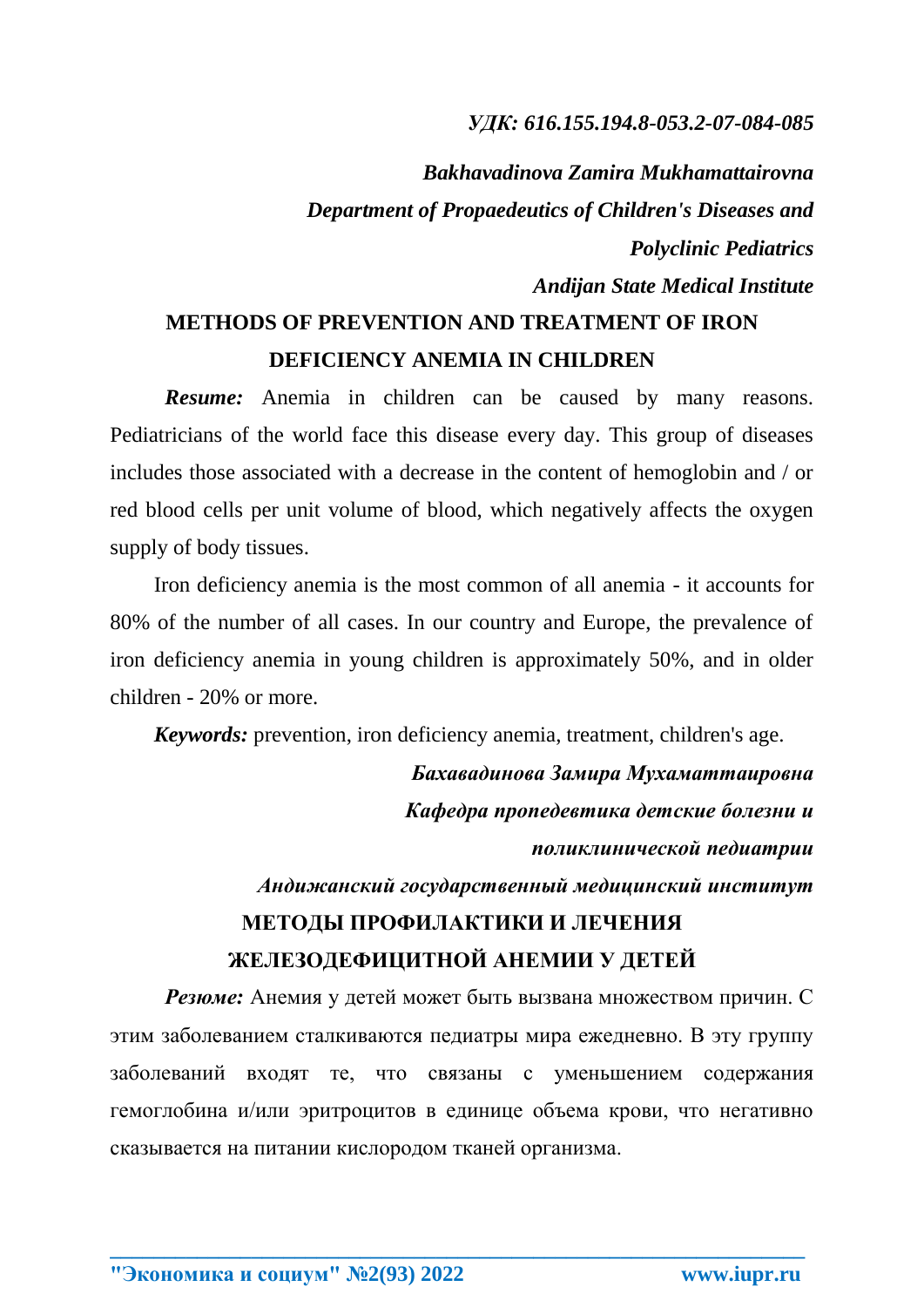Железодефицитная анемия является самой распространенной из всех анемий – составляет 80% от количества всех случаев. В нашей стране и Европе распространенность железодефицитной анемии у детей младшего возраста составляет приблизительно 50%, а у детей старшего возраста – 20% и более.

*Ключевые слова:* профилактика, железодефицитная анемия, лечения, детской возраст.

**Introduction.** Prevention and treatment of iron deficiency conditions in children are urgent problems of pediatrics due to their high prevalence [5]. The lack of attention of pediatricians to this problem contributes to the fact that the persistent iron deficiency leads to a violation of the growth, development and health of the child[6]. With the right tactics of treatment and prevention, it is possible to avoid the negative consequences of iron deficiency for the child's health. The relevance of the discussion of this topic is very great, since anemia is a fairly common disease associated with a lot of different causes. Iron ions perform a very important function in the human body. They are part of the proteins that carry out the transfer of oxygen, cytochromes and ironseroproteins, iron-containing enzymes. Therefore, the lack of iron in the body leads to many negative consequences[2,6]. Excessive iron content in the body is also dangerous. It leads to the development of toxicosis, a pathological increase in the level of reactive oxygen species.

Anemia occurs in all periods of a person's life, not only with various diseases, but also with certain physiological conditions, for example, during pregnancy, during increased growth, lactation. The problem of anemia in young children is of great social importance, since anemia at this age can lead to disorders of physical development and iron metabolism[3,5].

Special attention is required for children born prematurely or with a body weight deficit, as well as children of mothers who suffered from anemia during pregnancy. To avoid the development of anemia, you need to strictly monitor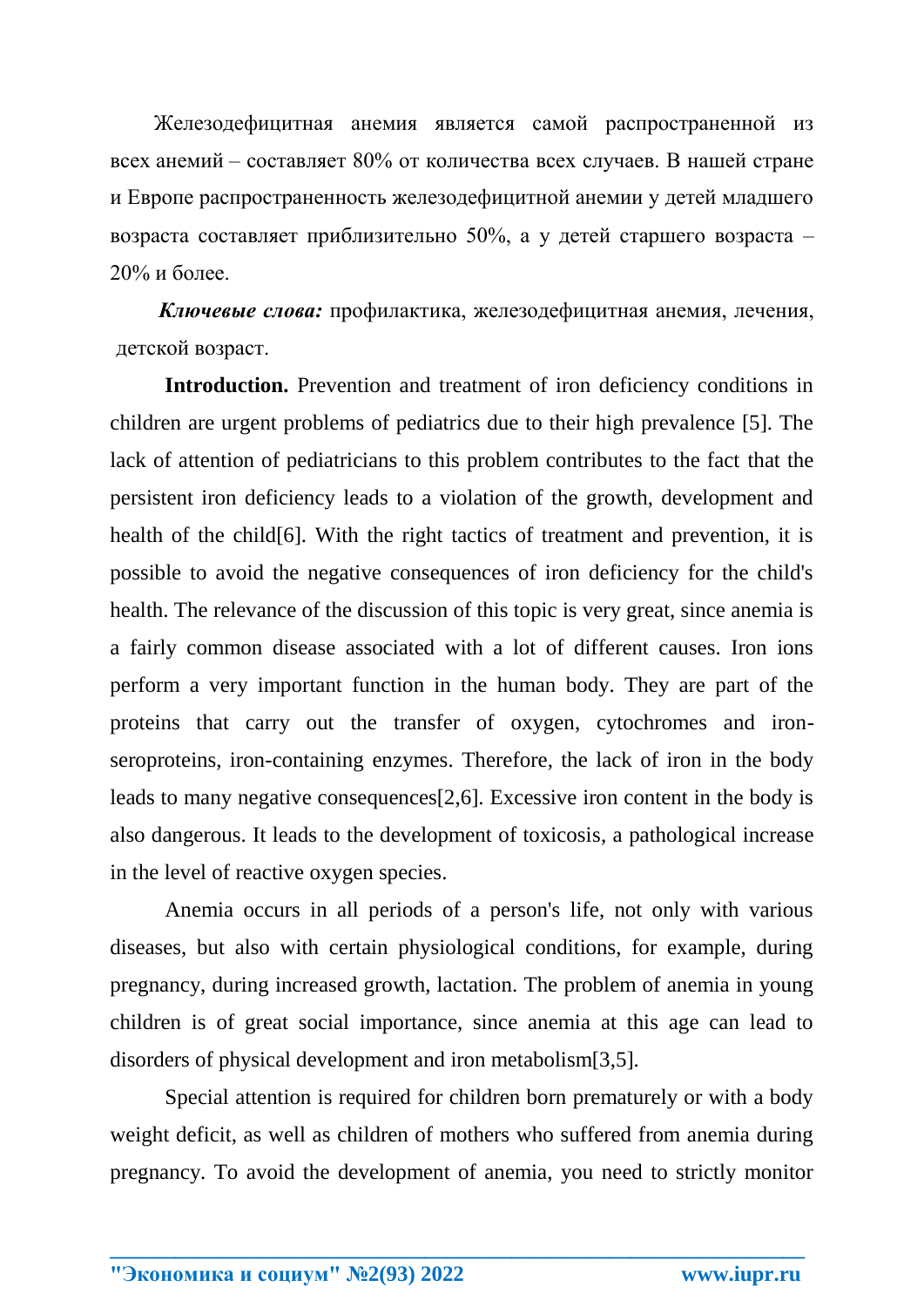the nutrition of the child, including iron-containing products, as well as fruits and vegetables in the menu. The more diverse the diet, the less likely it is that the child will lack a particular vitamin or mineral[3,5,6]. Whether your children are faced with such a problem as anemia or not, in any case, for the full development of the child, it is necessary to encourage active games and physical activity, even if for this you have to be strict and restrict the baby's access to TV, game consoles and the Internet. For many parents, cartoons or video games seem to be an easy way to keep a child busy, but thanks to the development of technology, about 30% of modern children lead a sedentary lifestyle. This is fraught not only with anemia, but also with gaining excess weight, slowing down physical development, problems with the spine, vision and blood circulation[1,2,4].

**The purpose of the study.** To study and analyze the modern approach to the treatment of iron deficiency anemia.

**Materials and methods of the study:** 94 children with IDA aged from 5 months to 17 years were under observation, including: 16 children (17.0%) under 1 year, 64 children (68.1%) 1-3 years, 4 people (4.3%) 4-12 years and 10 teenagers (10.6%) older than 12 years.

**The results of the study.** The analysis of ante and intranatal causes of IDA development in the observed children revealed that hyposiderosis of the pregnant woman and gestosis were observed in 51.6 and 59.4%, respectively, the threat of termination of pregnancy - in 48.4%, cesarean section - in 31.3%, heavy menstruation - in 23.4%, the presence of more than 5 pregnancies in the mother -14.1 %, the break between pregnancies less than 3 years-20.3%, sports - 12.5%, chronic infections - 10.9%, multiple pregnancy 6.3%, vegetarianism - 6.3% and donation - 6.3%.

31.0% of children were born prematurely, who subsequently had excessive weight gain leading to an increased body need for iron, 24.1% of children had a large birth weight, Alimentary iron deficiency as a result of an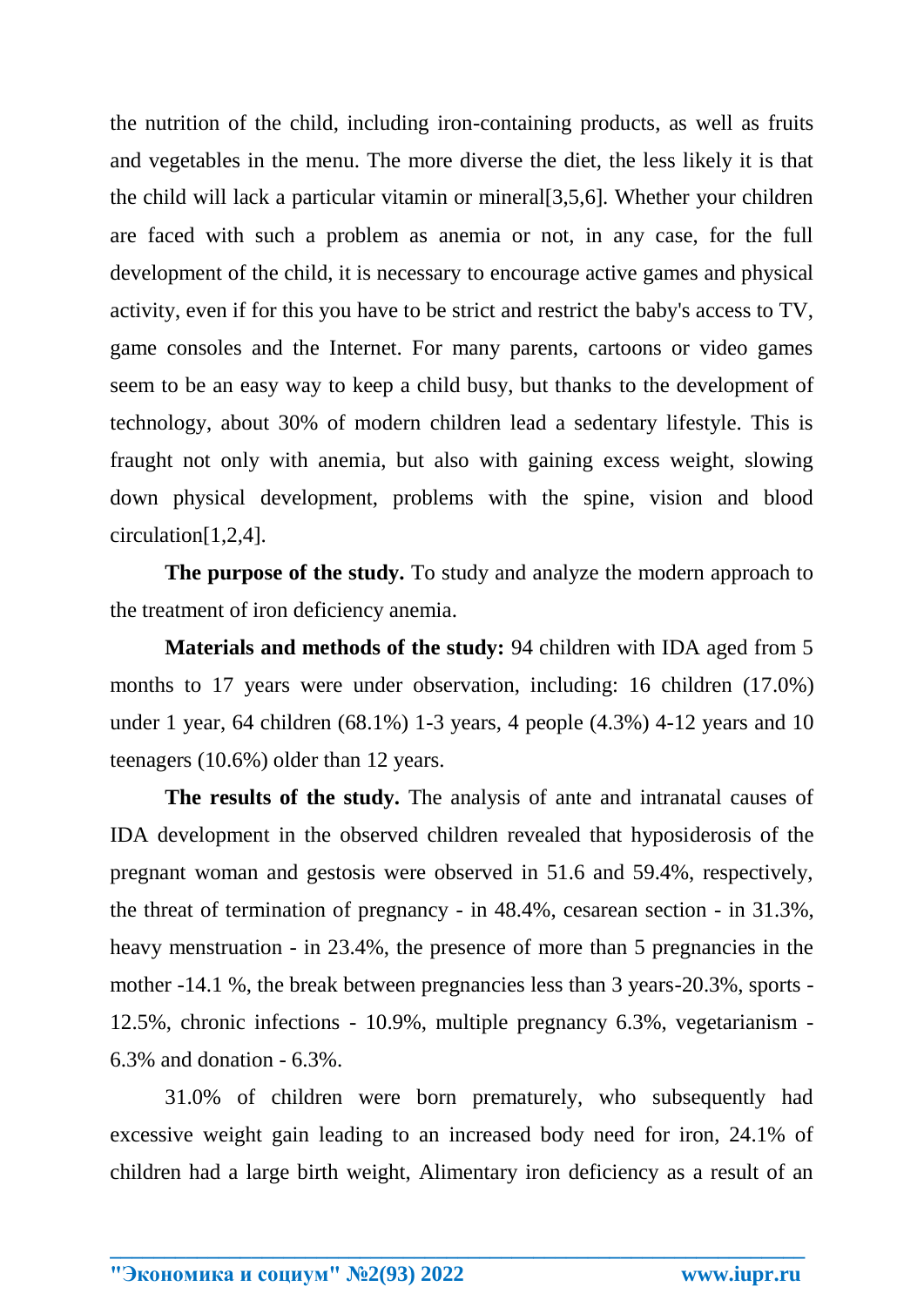unbalanced diet (early artificial feeding, including unadapted milk formulas, late introduction or absence of meat products in the diet) was detected in 39.1% of children. More than 1/3 of the children were from well-off families with low material income, menstrual cycle disorders were detected in 100% of girls.

Intensive growth was noted in 40% of adolescents, sports-in 20%, alimentary factor in 20% In all patients in the genesis of IDA, a combination of several of the above reasons was observed.

The conducted study testifies that IDA in young children is caused by a complex of reasons, including both an unfavorable course of pregnancy and childbirth, a burdened obstetric-gynecological and social history, and an alimentary factor and increased needs of the child for iron during periods of intensive growth.

Feeding defects were noted in less than half of children, which allows us to join the opinion of many domestic researchers about the more significant role of the state of maternal health, the pathological course of pregnancy and anemia of pregnant women in the development of IDA in infants and young children than alimentary insufficiency. In adolescents, the causes of the development of IDA are high growth rates, sports, as well as menstrual cycle disorders in girls.

An analysis of the clinical manifestations of IDA showed that children have a variety of anemic and sydsropenic symptoms, the frequency and severity of which depends on the age of patients, the severity and duration of anemia.

The only symptom we observed in the clinical picture of all the examined children was pallor of the skin and mucous membranes. Another symptom identified in most patients was lethargy or weakness. These anemic symptoms are associated with insufficient oxygen supply to the tissues, sleep disorders and emotional lability were found in about half of the children, regardless of age. The child's brain is very sensitive to iron deficiency and the identified behavioral disorders are primarily due to sideropenia, 10 children had below average physical development.